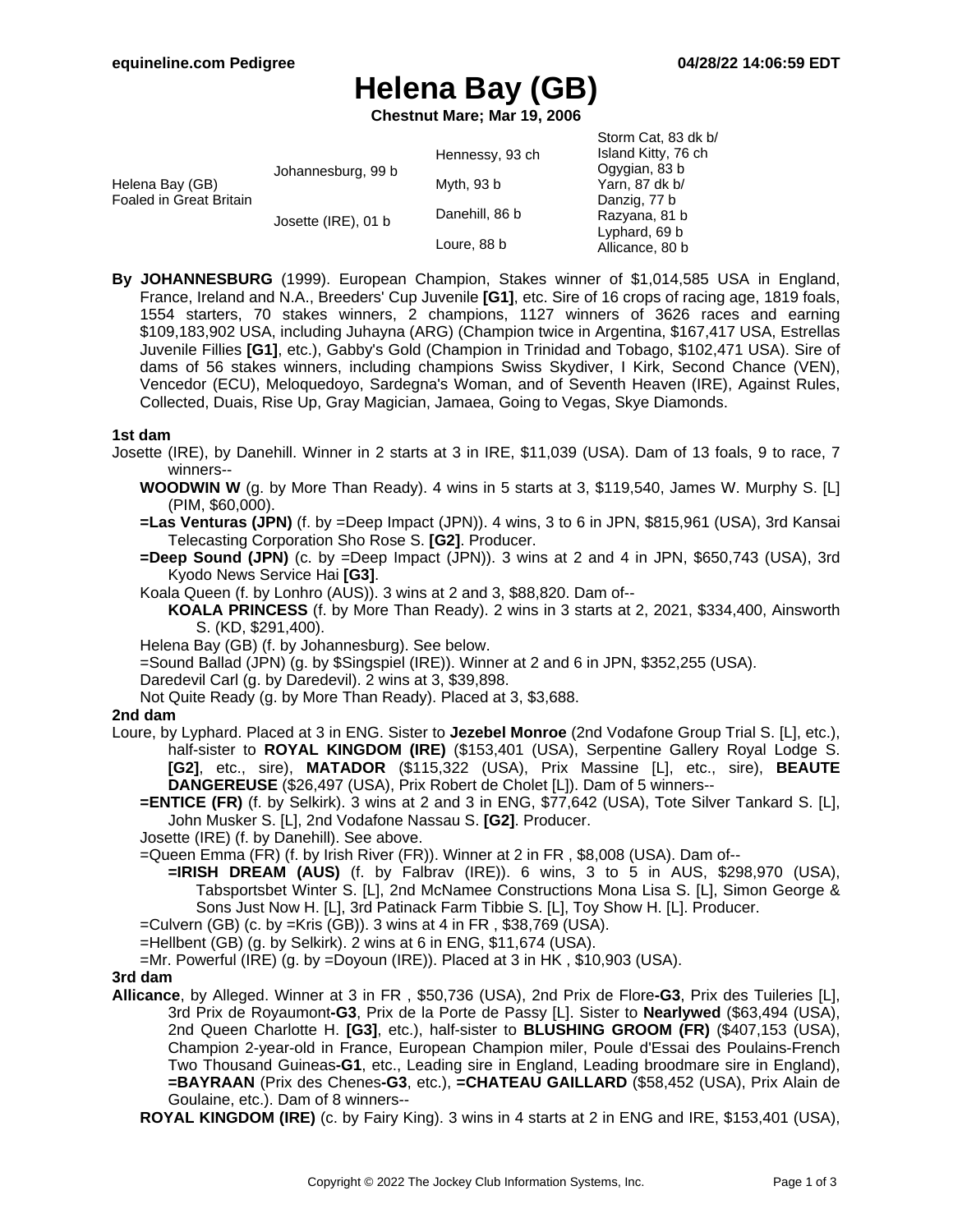# **Helena Bay (GB)**

**Chestnut Mare; Mar 19, 2006**

Serpentine Gallery Royal Lodge S. **[G2]**, Flame of Tara Tyros S. [L]. Sire.

- **MATADOR** (c. by Nureyev). 6 wins, 3 to 5 in ENG and FR , \$115,322 (USA), Prix Massine [L], 3rd Prix de Normandie [L]. Sire.
- **BEAUTE DANGEREUSE** (f. by Nureyev). 2 wins in 3 starts at 3 in FR , \$26,497 (USA), Prix Robert de Cholet [L]. Dam of--
	- Dangerous Gal (f. by Candy Ride (ARG)). Winner at 2 and 3, \$34,679. Dam of--
	- **Tumultuous Gal** (f. by West Ranger). Winner at 2 and 4, \$50,884, 2nd Pretty Jenny S. -R (HAW, \$15,965).
	- =Arvika (f. by Baillamont). Winner at 3 in FR , \$15,969 (USA). Dam of--
		- **=Sioux Rising (IRE)** (f. by =Danetime (IRE)). 3 wins at 3 and 5 in ENG, placed in 2 starts at 5 in IRE, \$108,815 (USA), 2nd Tyregiant.com Summer S. **[G3]**, Weatherbys Bloodstock Insurance Kilvington Fillies' S. [L]. Producer.
		- **=Premiere Chance (FR)** (f. by =Linamix (FR)). 2 wins in 4 starts at 3 in FR , \$27,810 (USA), 2nd Prix de la Seine [L]. Dam of--
			- **=GABELLA (FR)** (f. by =Archange d'Or (IRE)). 5 wins, 3 to 5 in AUS and FR , placed in 2 starts at 5 in GER, \$249,163 (USA), Mac Drink Driving Grow Up Centaurea S. [L], 2nd Escada Berenberg Cup [L], 3rd Prix Urban Sea Fonds Europeen de l'Elevage [L], Stutenpreis des Gestuts Winterhauch Kolner Stutenpreis [L].
		- =Ardent Lady (GB) (f. by =Alhaarth (IRE)). Winner at 3 in ENG, \$8,041 (USA). Dam of--
			- **=Denusa (IRE)** (f. by Aussie Rules). Winner at 2 in ITY, placed at 3 and 4 in FR , \$58,987 (USA), 3rd Premio Mantovani [L].
			- **=Gatamalata (IRE)** (f. by =Spartacus (IRE)). Winner at 5 in IRE, \$25,991 (USA), 2nd Ballygallon Stud Balanchine S. [L].

=Arrondie (FR) (f. by \$Inchinor (GB)). Unplaced in 2 starts in FR . Dam of--

**=Tagar Bere (FR)** (c. by High Yield). 13 wins, 2 to 7 in FR , \$436,603 (USA), 2nd Prix de la Californie [L], Prix Jacques Laffitte [L], 3rd Grand Prix C.I.C. Banque Privee-Criterium de Lyon [L], La Coupe de Marseille [L], Prix de Boulogne [L].

- **Jezebel Monroe** (f. by Lyphard). Winner at 3 in ENG, 2nd Vodafone Group Trial S. [L], 3rd Ballymacoll Stud S. [L]. Dam of--
	- **=LEROS (FR)** (f. by Exit to Nowhere). 3 wins in 5 starts at 3 in FR , \$48,349 (USA), Prix Robert de Cholet-Grand Prix du Lion d'Angers [L]. Dam of--
		- **=ARISTOS (IND)** (c. by Okawango). 4 wins at 5 and 6 in IND, A. C. Ardeshir Trophy [L], 3rd Major P. K. Mehra Memorial Super Mile Cup [L].
- Chancey Squaw (f. by Chief's Crown). Winner at 3, \$19,040. Dam of--
	- **AGNES DIGITAL** (c. by Crafty Prospector). 12 wins, 2 to 6 in HK and JPN, \$8,095,160 (USA), Champion older horse in Japan, Hong Kong Cup **[G1]**, Mile Championship [L], Yasuda Kinen [L], Tenno Sho Autumn [LR], February S. [LR], etc. Sire.
	- **JALISCO LIGHT** (c. by Fantastic Light). 3 wins at 2 and 3 in JPN, \$861,316 (USA), Keisei Hai [LR], Icho S. [LR], 2nd Shirafuji S. [L], 3rd Osaka Jo S. [L], Asahi Hai Futurity S. [LR].
	- **=SHELL GAME (GB)** (c. by Swain (IRE)). 3 wins at 2 and 3 in JPN, \$717,906 (USA), Tomoe Sho [LR], 2nd Mainichi Hai [LR], 3rd TV Tokyo Hai Aoba Sho [LR]. Sire.
	- **Reach for the Moon** (f. by Pulpit). Winner in 1 start at 2 in IRE, placed in 1 start at 2 in ENG, \$45,234 (USA), 3rd Meon Valley Stud Fillies' Mile **[G1]**. Dam of--
		- Visual Shock (f. by Kingmambo). Placed at 3 in JPN, \$128,098 (USA). Dam of--
			- **=BLACK'S BEACH (JPN)** (f. by =Deep Impact (JPN)). 3 wins at 3 and 4 in JPN, \$564,309 (USA), Sweetpea S. [LR].
	- Dame Ursula (GB) (f. by Elusive Quality). Unplaced in 1 start. Dam of--
		- **Fairyland** (f. by Scat Daddy). 2 wins at 2 in NA , \$101,255 (USA), 2nd Bolton Landing S. (SAR, \$20,000).
- Devil's Bones (f. by Devil's Bag). 3 wins, 3 to 5 in FR and NA , \$43,378 (USA). Dam of--

Kith N Kin (IRE) (f. by Spinning World). Placed at 3, \$6,995. Dam of--

- Kidding (f. by Lemon Drop Kid). 6 wins, 2 to 5, \$147,141. Dam of--
	- **Chinomado** (c. by Regal Ransom). Winner at 2, \$91,745, 3rd Juvenile Sprint S. -R (GPW, \$7,125).
- Kusamba (c. by Nureyev). 4 wins, 2 to 5 in ENG and NA , \$138,811 (USA). Set cre at Keeneland, 1 5/8 miles in 2:42.72. Sire.
- Strange Alliance (g. by L'Emigrant). 6 wins, 4 to 6 in FR , \$48,861 (USA).